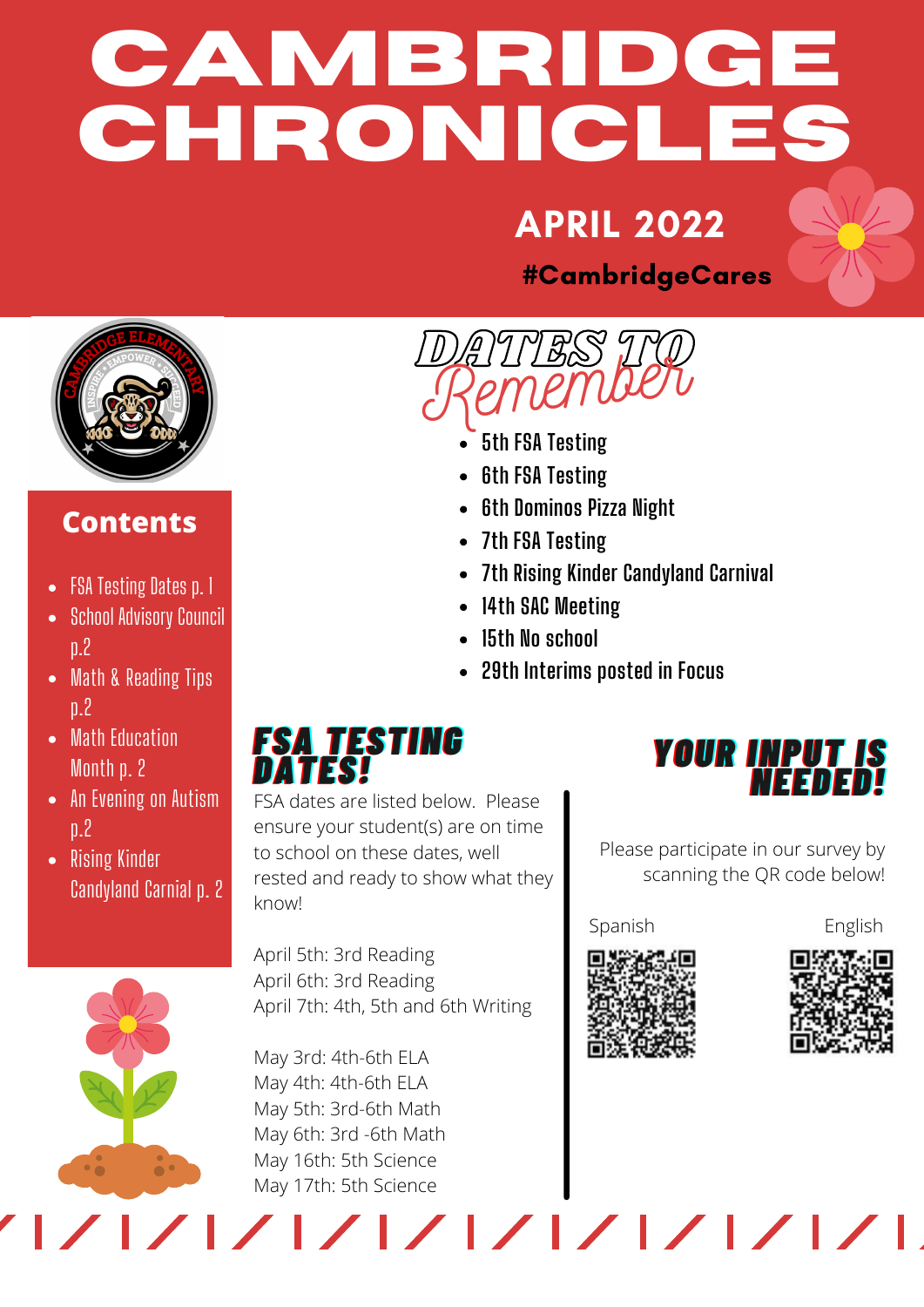# **CAMBRIDGE CHRONICLES**

## ABRIL 2022

#CambridgeCares



#### **informacion**

- **Fechas para FSA p. 1**
- **Comité consejera de la Escuela p.2**
- **Consejos de matemáticas y lectura p.2**
- **Mes de educación de matemáticas p.2**
- **Una noche de Autismo p.2**
- **Carnaval de estudiantes de Kínder p.2**

FECHAS PARA Recordar

- **5 Examen de FSA**
- **6 Examen de FSA**
- **6 Noche de Pizza de Dominos**
- **7 Examen de FSA**
- **7 Carnaval para Kínder**
- **14 Reunión de SAC**
- **15 No clases**
- **29 Intermedios en FOCUS**

## *FFEECCHHAASS PPAARRAA FFSSAA*

Las fechas para FSA se encuentran abajo. Por favor asegúrese de que su hijo/a este en la escuela a tiempo en estas fechas, ¡bien descansados y listos para enseñar lo que saben! abril 5: Lectura 3o abril 6: Lectura 3o abril 7: Escritura 4o, 5o, y 6o mayo 3: Lectura 4o a 6o mayo 4: Lectura 4o a 6o mayo 5: Matemáticas 3o a 6o mayo 6: Matemáticas 3o a 6o mayo 16: Ciencias 5o mayo 17: Ciencias 5o

**SE REQUIERE SU OPINION** 

Por favor participe en nuestra encuesta usando el código QR

#### español inglés



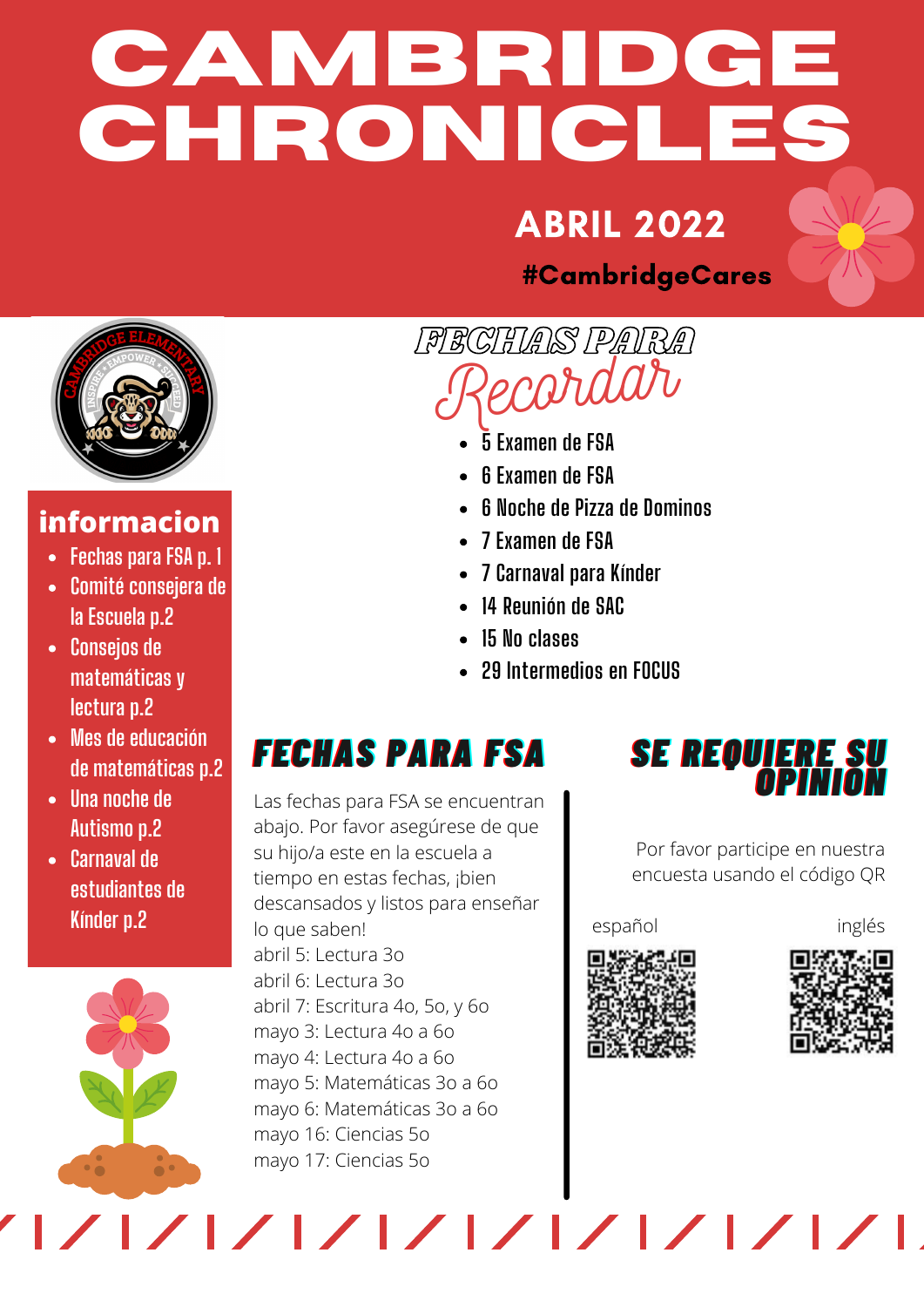**SAC Meeting (School Advisory Council) Our next SAC meeting is scheduled April 14 at 3:00 Via Zoom All are welcome to join! https://brevardschools[org.zoom.us/s/87492484332](https://brevardschools-org.zoom.us/s/87492484332)**



#### MATH & READING TIPS!

**Math**: What to try when your child seems stuck? Invite your child to draw a picture of the problem or act it out with objects. By creating a concrete representation, the problem can become less abstract and children are better able to access what the problem is asking and find possible solutions.

**Reading**: You don't need a Ph.D. to raise a happy, healthy, smart child. Skills can be taught pleasantly, or they can be made into a painful chore. Being unpleasant (e.g. yelling, punishing, pressuring) doesn't work, This notion applies to teaching literacy, too. If you show your child a book and she shows no interest, then put it away and come back to it later. No pressure. No hassle. You should enjoy the journey of teaching and learning with them.

# *SSTTEEAAMM MMOONNTTHH*



This month at Cambridge we are celebrating all things STEAM! Science, Technology, Engineering, Art, and Math. Starting Tuesday 4/19 we have one last spirit week of the school year.

4/19- wear a number day- this could be a jersey or another shirt with a number on it.

4/20- wear a pattern- in math, a pattern is a repeated arrangement of numbers, shapes, colors, and so on. Look through your closet to find patterned shirts, pants, or socks!

4/21- Backwards day- many math problems can be solved by working backwards. Wear your uniform shirt backwards. 4/22- Earth Day- Earth day is celebrated each year on April 22. More than 1 billion people celebrate earth day to protect the planet from things like pollution and deforestation. Wear green!

## AN EVENING ON AUTISM

**When**: Tuesday, April 5, 2022 6:30 pm - 8:30 pm **Where**: Brevard Public Schools-District Office Boardroom, Viera Seats are limited! Registration on Eventbrite at link below. Regrettably, childcare will not be available. https://www.eventbrite.com/e/anevening-on-autism-tickets-294881617857

### RISING KINDER CANDYLAND CARNIVAL

**When**: Thursday, April 7 3:15 pm & 5:30 pm **Where**: Cafeteria **Who**: Families with rising Kinder Students Enjoy great fun with our Kindergarten teachers as you learn and play at this informative family event for our Rising Kinder students and their parents.